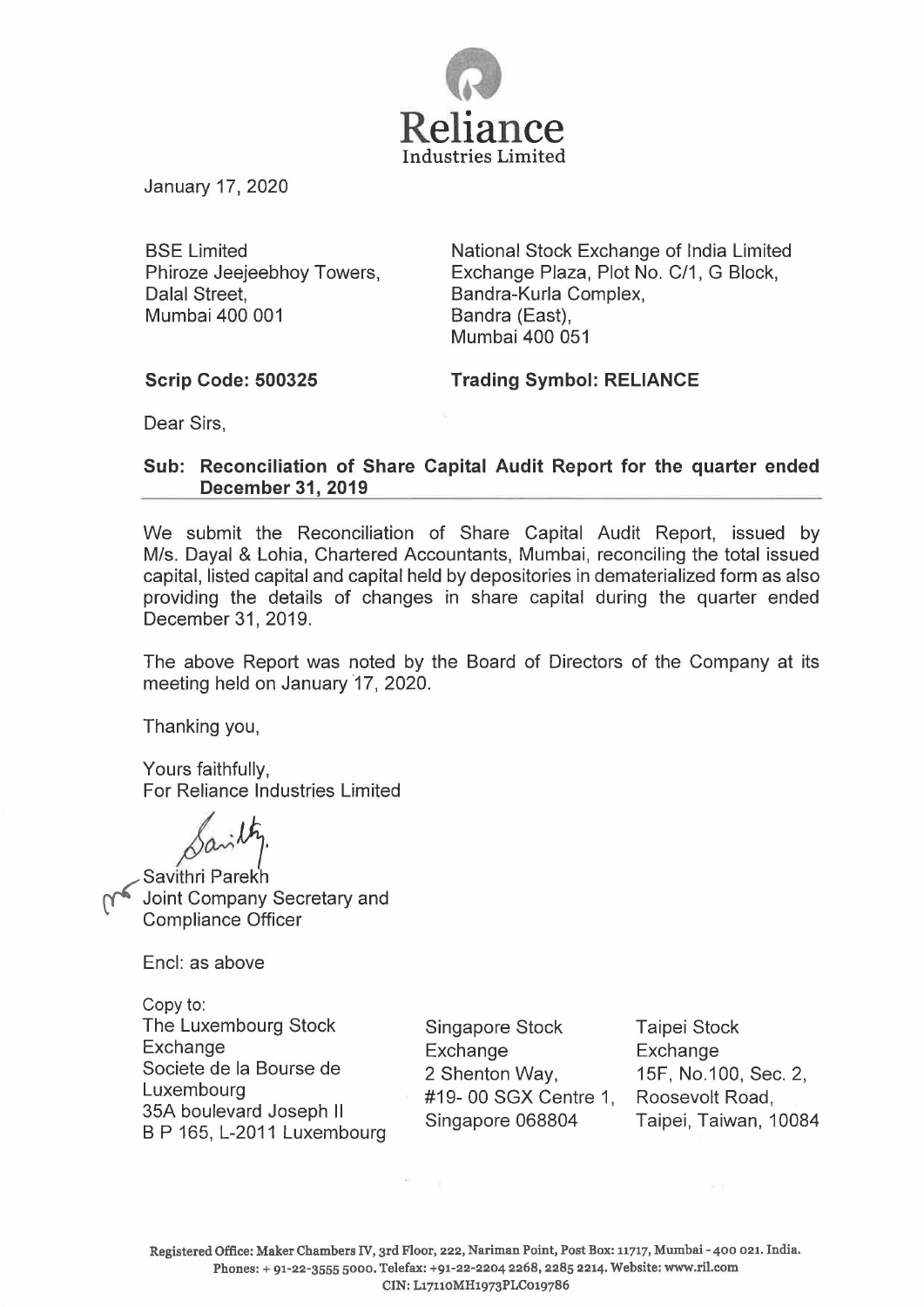# **dayal and lohia**

chartered accountants

The Board of Directors Reliance Industries Limited 3rd Floor, Maker Chambers IV 222, Nariman Point Mumbai - 400 021

### RECONCILIATION OF SHARE CAPITAL AUDIT REPORT

We have examined the Register of Members, beneficiary details furnished by the depositories and other records / documents maintained by M/s. Reliance Industries Limited (hereinafter referred to as the "Company") and its Registrars and Share Transfer Agents for issuing Certificate, in accordance with Circular D&CC / FITTC / CIR-16/2002 dated December 31, 2002 issued by Securities and Exchange Board of India.

In our opinion and to the best of our information and according to the explanations given to us and based on such verification as considered necessary, we hereby certify the following:

|    | <b>For Quarter Ended</b>         | December 31, 2019                                 |  |  |  |
|----|----------------------------------|---------------------------------------------------|--|--|--|
|    | <b>ISIN</b>                      | <b>INE002A01018</b>                               |  |  |  |
|    | <b>Face Value</b>                | Rs. 10/- per Equity Share                         |  |  |  |
| 4  | Name of the Company              | Reliance Industries Limited                       |  |  |  |
| 5  | <b>Registered Office Address</b> | 3rd Floor, Maker Chambers IV, 222, Nariman Point, |  |  |  |
|    |                                  | IMumbai - 400021                                  |  |  |  |
| 6. | <b>Correspondence Address</b>    | 3rd Floor, Maker Chambers IV, 222, Nariman Point, |  |  |  |
|    |                                  | lMumbai - 400021                                  |  |  |  |
|    | Telephone & Fax Nos.             | Tel No :022 - 3555 5000                           |  |  |  |
|    |                                  | Fax No: 022 - 2204 2268 / 2285 2214               |  |  |  |
| 8  | <b>Email address</b>             | Investor_relations@ril.com                        |  |  |  |

9 Names of the Stock Exchanges where the company's securities are listed 1. BSE Limited

2. National Stock Exchange of India Limited

Number of Shares \ % of Total Issued Cap. 633 92 03 530 100.000 633 92 03 530 100.000

> 19 08 66 733 3.011 607 91 92 778 95.898 6 91 44 019 1.091

| 10 Issued Capital                                                       |
|-------------------------------------------------------------------------|
| 11 Listed Capital (Exchange - wise) - For Exchanges listed in '9' above |
| (as per company records)                                                |

- 12 Held in dematerialised form in CDSL
- 13 Held in dematerialised form in NSDL
- 14 Physical
- 15 Total No. of Shares (12+13+14)

|  | 16 Reasons for difference if any, between : |  |  |
|--|---------------------------------------------|--|--|

| a) $(10 \& 11)$ :    | N.A. |  |
|----------------------|------|--|
| b) $(10 \& 15)$ :    | N.A. |  |
| c) $(11 & 8 & 15)$ : | N.A. |  |

633 92 o3 53o 1



varma chambers, 213, 2nd floor, homji street, next to b.n.p. paribas, off. sir p.m. road, fort, mumbai- 400 001 phones: (91-22) 22635352 & 49736975 • e-mail: dayalandlohia@gmail.com Branch: 401, sheetal enclave, chincholi bunder, off. link road, malad (w), mumbai- 400 064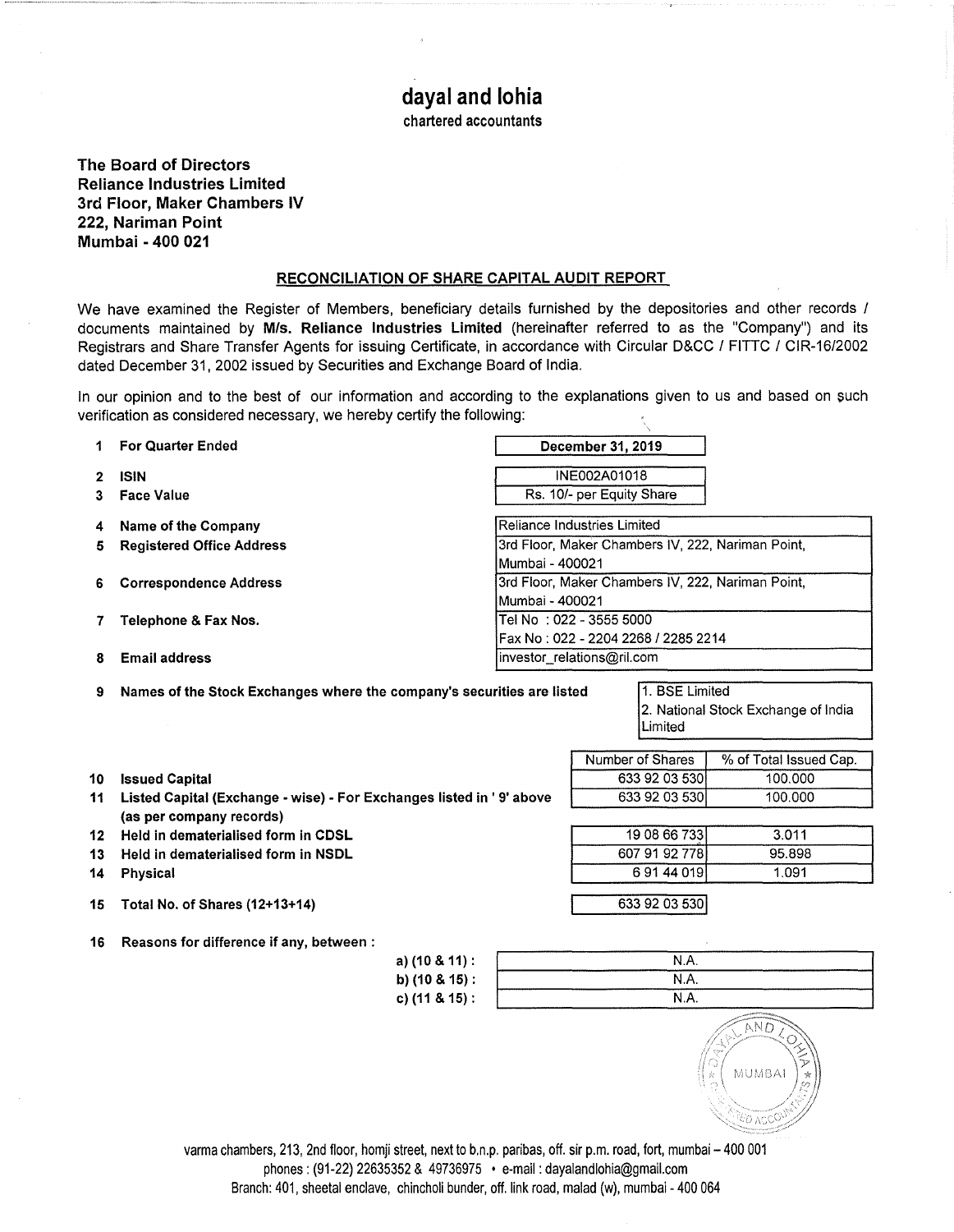NA

NA

#### **17 Certifying the details of changes in share capital during the quarter under consideration as per Table below:**

| Particulars                                      | No. of Shares. | Applied / Not<br>Applied for<br>listing  | Listed on Stock<br><b>Exchanges (Specify</b><br>Names)       | Whether<br>intimated<br>to CDSL | Whether<br>intimated<br>to NSDL | In-prin. appr. Pending for<br><b>SE (Specify Names)</b>      |
|--------------------------------------------------|----------------|------------------------------------------|--------------------------------------------------------------|---------------------------------|---------------------------------|--------------------------------------------------------------|
| <b>ESOS allotment</b><br>on October 1.<br>2019   | 23,728         | Applied for<br>listing at NSE<br>and BSE | Listed on BSE & NSE<br>with effect from<br>October 17, 2019  | <b>YES</b>                      | <b>YES</b>                      | In-Principle Approval<br>received from NSE and<br><b>BSE</b> |
| <b>ESOS allotment</b><br>on October 22.<br>2019  | 12,006         | Applied for<br>listing at NSE<br>and BSE | Listed on BSE & NSE<br>with effect from<br>November 7, 2019  | <b>YES</b>                      | <b>YES</b>                      | In-Principle Approval<br>received from NSE and<br><b>BSE</b> |
| <b>ESOS allotment</b><br>on November<br>22, 2019 | 44,567         | Applied for<br>listing at NSE<br>and BSE | Listed on BSE & NSE<br>with effect from<br>December 12, 2019 | <b>YES</b>                      | <b>YES</b>                      | In-Principle Approval<br>received from NSE and<br><b>BSE</b> |

#### **18 Register of Members is updated (Yes I No) if not, updated upto which date**

- **19 Reference of previous quarter with regard to excess dematerialised shares, if any.**
- **20 Has the company resolved the matter mentioned in point no.19 above in the current quarter ? If not, reason why** ?
- **21 Mention the total no. of requests, if any, confirmed after 21 days and the total no. of requests pending beyond 21 days with the reasons for delay** :

| Total No. of demat requests                                   | No. of requests | No. of shares | Reasons for delay                                                                                  |
|---------------------------------------------------------------|-----------------|---------------|----------------------------------------------------------------------------------------------------|
| Confirmed / Rejected after 21 Days                            | 21              |               | 3762 Delay in receipt of Physical DRF &<br>Share Certificates from DP                              |
|                                                               | 26              |               | 20 218 Rejected since Physical DRF & Share<br>Certificates not received from DP<br>within 30 Davs. |
| Total                                                         | 47              | 23 980        |                                                                                                    |
| Pending for more than 21 days<br>(as<br>on December 31, 2019) |                 |               | 154 Non - receipt of Physical DRF &<br>Share Certificartes from DP                                 |
| Total                                                         |                 | 154           |                                                                                                    |

 $AND$ **MUMBAI** PED ACCO

YES NA